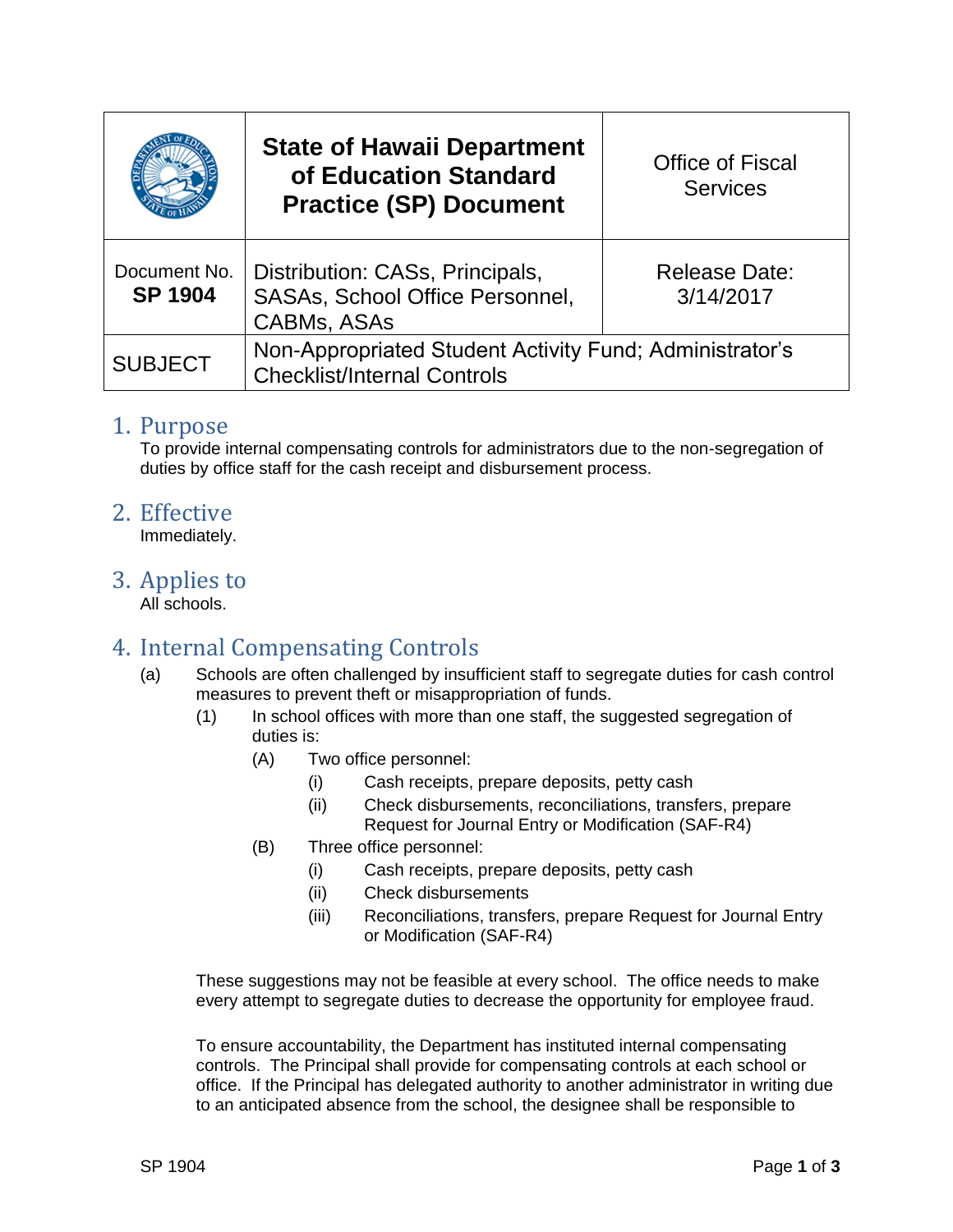provide compensating controls. See the sample sub-delegation letter in the Procurement Guidelines.

The internal compensating controls are documented on a form called the Administrator's Checklist (SAF-IC1). See Form (a) below.

- (b) The Checklist includes the following requirements. When completing the form, be sure to include the school's name and the fiscal year.
	- (1) Quarterly (at least once a quarter), conduct an unannounced cash count of the petty cash fund.
	- (2) Monthly, ensure that documentation of P-Card transactions is transmitted to OFS-Vendor Payment, if there were P-Card purchases. If there were no P-Card purchases during the month, write "NA." [Note: The form with the P-Card column is effective 7/1/15]
	- (3) Monthly, conduct a reconciliation of the bank statement's ending balance, against the school's SAF balance. The Principal needs to initial and date on the checklist when this task was performed, and sign and date both the bank statement and the SAF Monthly Bank Reconciliation Report (Report #11K). The Principal should perform a review of the bank statement for unusual checks or other transactions before signing the bank statement and reconciliation. Reference SP 1906 Non Appropriated Student Activity Fund Bank Reconciliations for more information. This supervisory level of review is a very important component of internal control.
	- (4) Monthly, review outstanding checks (defined as more than six months old). SAF Report 11E Outstanding Transactions Detailed by Date can be used to identify the checks outstanding more than six months. These checks should be voided through the SAF monthly bank reconciliation process. Reference SP 1906 Non Appropriated Student Activity Fund Bank Reconciliations for more information.
	- (5) Twice a year, check that cash receipts are reconciled and deposited by the next business day or the next scheduled armored carrier pickup day. Reference SP 1905 Non Appropriated Student Activity Fund Collection, Receipt, and Deposit Procedures for more information.
	- (6) Twice a year, check that proper documentation (original invoice or original receipt) has been attached to disbursements. Reference SP 1917 Non Appropriated Student Activity Fund Processing Invoices for Payment for more information.
	- (7) Twice a year, check that all transfers have proper documentation, for example Purchase Order (Form A-3-C), or Money-Raising Activity (Form 422) prior to being posted. Reference SP 1919 Non Appropriated Student Activity Fund Adjustments for more information.
	- (8) The Principal will complete the Administrator's Checklist (SAF-IC1) to indicate the areas reviewed, the date of the reviews, and discrepancies found. The report should be kept on file for audit purposes.

At the discretion of the Complex Area Superintendent, an Administrative Services Assistant or the Complex Area Business Manager may be assigned to assist the Principal perform the required actions on the checklist.